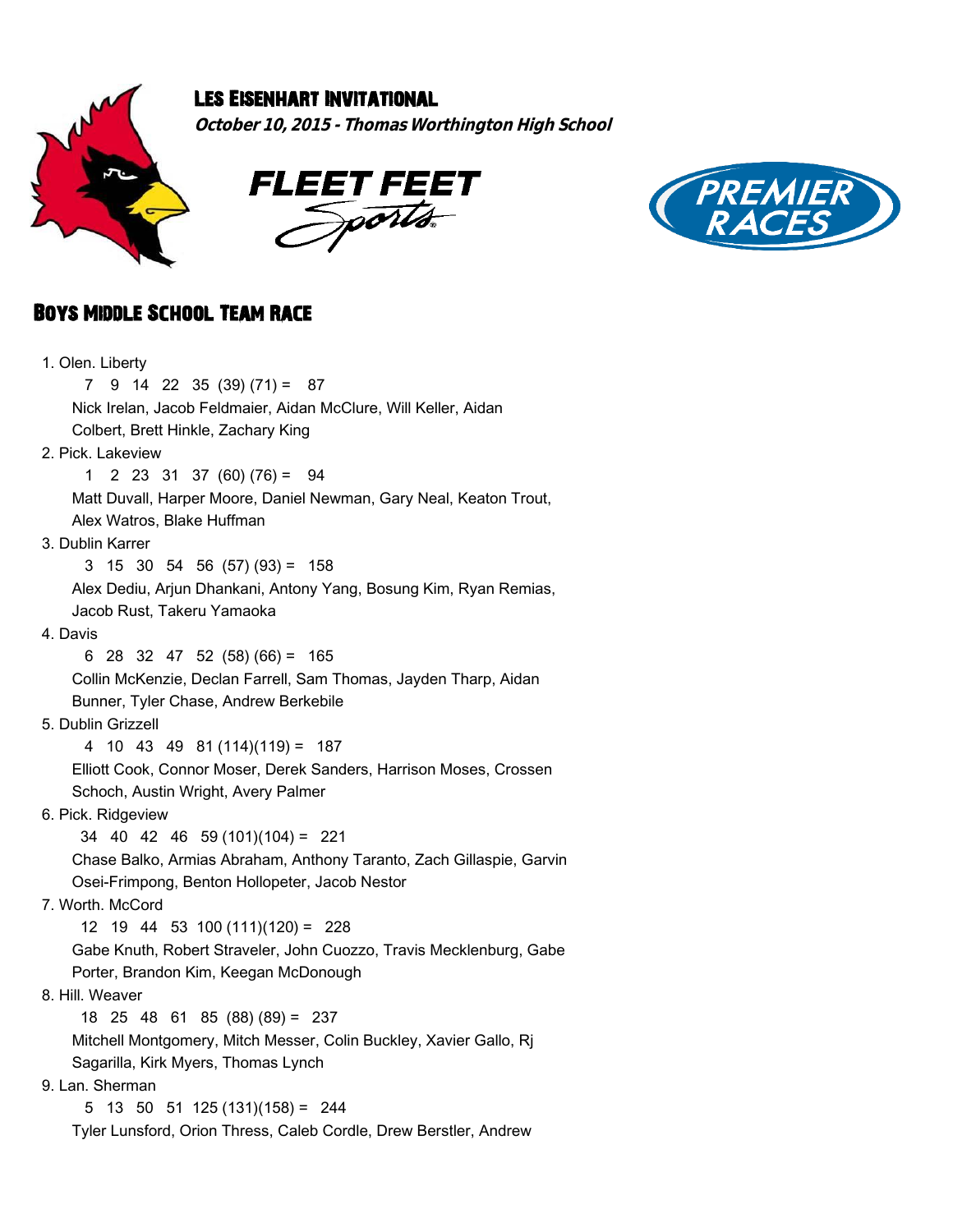Smith, Ian Roberts, Luke Seymour 9. New Albany 24 33 38 72 77 (90) (97) = 244 Pedro Faerman, Aditya Akul, Owen Troutman, Colin Swincicki, Eric Von Zastrow, Chris Breuer, Alex Aragon 11. Marysville 8 21 68 92 96 (121)(129) = 285 Cole Young, Riley Karnes, Tristan Karnes, Shane Hothem, David Bonczak, Sawyer Bix, Adam Platt 12. Worth. Cardinals 20 67 70 84 87 (98)(105) = 328 Jack Caine, Zubin Jha, Duncan Srsic, Wesley Horton, Drew Holman, Grant Carpenter, Victor Nash 13. Hastings 16 36 80 91 148 (149)(150) = 371 Ben Crespo, Nathan Yu, Will Reynolds, Mason McHugh, Jimmy Nichols, Carson Heck, Bounchu Tiengkham 14. Orange 62 65 79 83 99 (132)(160) = 388 Connor Torgesen, Grant Torgesen, Brant Yocum, Justin Nichols, Lincoln Weber, Grant Harris, Bradyn Dumm 15. Big Walnut 63 69 74 102 113 (122)(123) = 421 John Grumney, Kahleb Lang, Austin Stewart, Cole Matos, Henry Sydnor, Brady Hershberger, Jacob Krous 16. Logan 27 45 75 118 172 (177) = 437 Izaak Bukky, Ethan Long, Connor Stimmel, Gabe Rosado, Johnathan Corbett, J.D. Sutton 17. Granville 41 86 94 110 115 (117)(128) = 446 Will Schieber, Scott Faler, Connor Bush, Daniel Pappas, Nathan Massa, David Braden, George Burczak 18. Dublin Sells 17 26 126 136 143 (144)(145) = 448 Braden Shoaf, Nate Brown, Jack Liu, Colin Gagne, Alexander Abreo, Shinji Sakamoto, Evan Mitchell 19. Olen. Hyatts 55 78 107 112 127 (135)(137) = 479 Jack Humenay, Caleb Ogle, Matthew Onate, Nick Sells, Judd Ogle, Austin Bensman, Jack Eggleston 20. Genoa 29 106 108 130 159 (167)(176) = 532 Lance Wyatt, Zachary Smith, Cameron Robertson, Luke Radecki, Danny Gubser, Jeremy Gellner, Evan Redecki 21. Hill. Memorial 11 116 133 134 151 (152)(161) = 545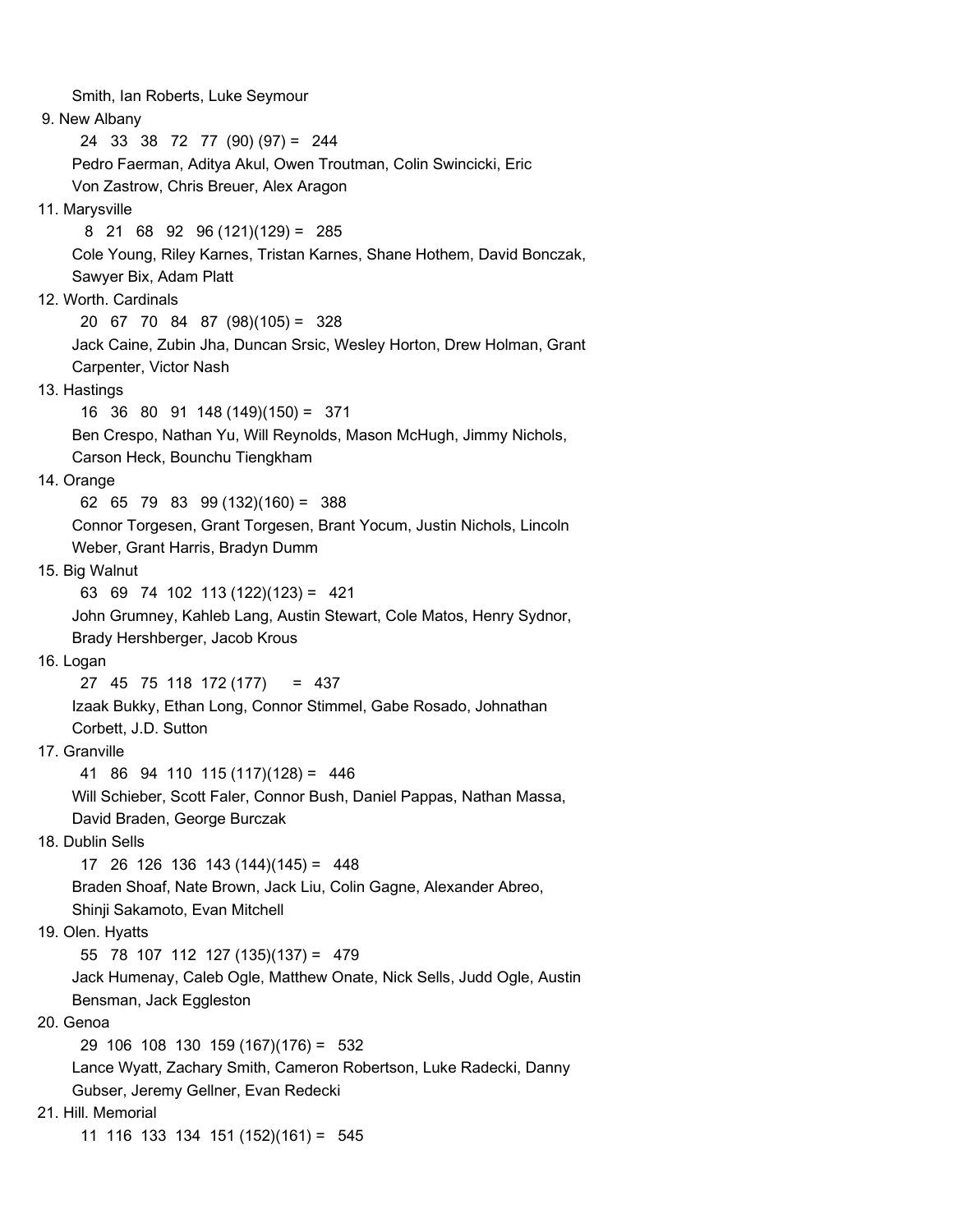Haydon Spaulding, Dylan Newcomb, Jonah Gilbert, Zach Schroeder, Sean Rogers, Ian Eberts, Marcus Berman 22. Reynoldsburg

73 82 157 164 165 (168)(175) = 641

Marsellis Davis, Grant Boone, Andrew Black, Donovan Allen, Parker

Gutman, Judd Stonerock, James Greene

## 23. St. Michael

95 138 140 142 155 (162)(169) = 670

Dylan Ashworth, Zach Kubatko, George Worley, Joe White, Ryan Ziegler,

Jack Spyra, Seth Miller

#### 24. Garaway

64 103 166 171 179 = 683

 Noah Wentworth, Kristian Stocksdale, Thomas Neukam, Ben Sharier, Josh **Gisinger** 

## 25. Berkshire

 109 124 146 153 156 (163)(170) = 688 Ethan Harsh, Alex Kolev, Eli Cumbo, Jack Nebraska, Riyadh Ahmed, Kaleb Cramblett, Luke Nelson

### 26. Licking Hts.

 139 141 147 154 173 (174)(178) = 754 Heath Johnson, Garrett Miller, Ryan Wand, Henry Mills, Owen Trotto, Tyler Showalter, Lance Sides

| Place                   | <b>TmPI</b> | Bib#                    | <b>School</b><br><b>Name</b> | <b>Time</b> | Pace |
|-------------------------|-------------|-------------------------|------------------------------|-------------|------|
| $\mathbf{1}$            | 1           | 1153 Matt Duvall        | Pick. Lakeview               | 10:26       | 5:13 |
| $\overline{\mathbf{c}}$ | 2           | 1167 Harper Moore       | Pick. Lakeview               | 10:34       | 5:17 |
| 3                       | 3           | 622 Alex Dediu          | Dublin Karrer                | 10:39       | 5:20 |
| 4                       | 4           | 566 Elliott Cook        | <b>Dublin Grizzell</b>       | 10:40       | 5:20 |
| 5                       | 5           | 1234 Tyler Lunsford     | Lan. Sherman                 | 10:52       | 5:26 |
| 6                       | 6           | 544 Collin McKenzie     | Davis                        | 10:52       | 5:26 |
| 7                       | 7           | 1071 Nick Irelan        | Olen. Liberty                | 10:57       | 5:29 |
| 8                       | 8           | 929 Cole Young          | Marysville                   | 10:58       | 5:29 |
| 9                       | 9           | 1060 Jacob Feldmaier    | Olen. Liberty                | 11:00       | 5:30 |
| 10                      | 10          | 588 Connor Moser        | Dublin Grizzell              | 11:01       | 5:31 |
| 11                      |             | 763 Chris Miller        | Grandview Hts.               | 11:01       | 5:31 |
| 12                      | 11          | 824 Haydon Spaulding    | Hill. Memorial               | 11:03       | 5:32 |
| 13                      | 12          | 943 Gabe Knuth          | Worth. McCord                | 11:03       | 5:32 |
| 14                      | 13          | 1240 Orion Thress       | Lan. Sherman                 | 11:04       | 5:32 |
| 15                      | 14          | 1079 Aidan McClure      | Olen. Liberty                | 11:05       | 5:33 |
| 16                      | 15          | 624 Arjun Dhankani      | Dublin Karrer                | 11:06       | 5:33 |
| 17                      | 16          | 784 Ben Crespo          | Hastings                     | 11:08       | 5:34 |
| 18                      | 17          | 734 Braden Shoaf        | <b>Dublin Sells</b>          | 11:15       | 5:38 |
| 19                      | 18          | 852 Mitchell Montgomery | Hill. Weaver                 | 11:16       | 5:38 |
| 20                      | 19          | 958 Robert Straveler    | Worth. McCord                | 11:16       | 5:38 |
| 21                      | 20          | 1267 Jack Caine         | Worth. Cardinals             | 11:17       | 5:39 |
| 22                      | 21          | 900 Riley Karnes        | Marysville                   | 11:18       | 5:39 |
|                         |             |                         |                              |             |      |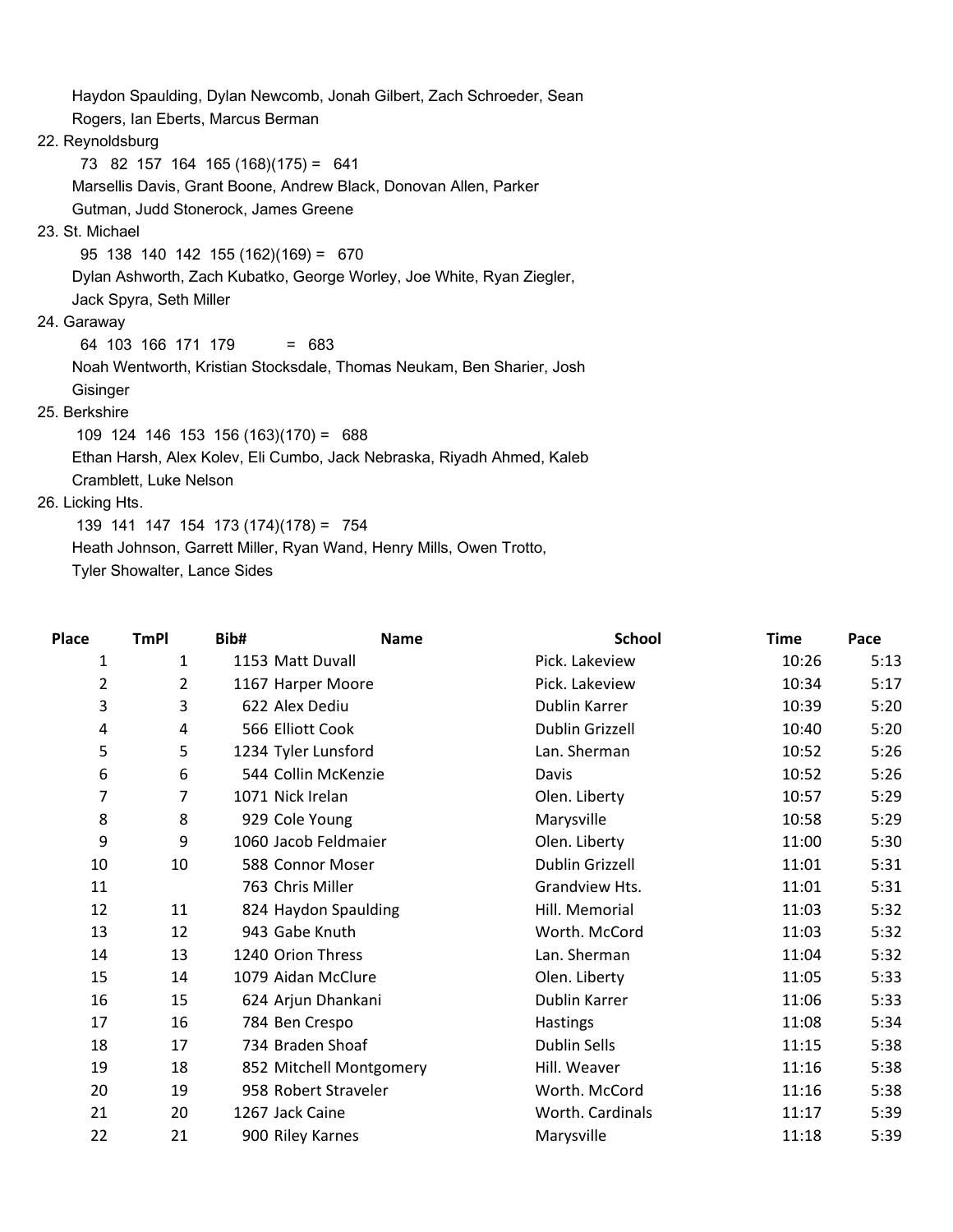| 23 | 22 | 1073 Will Keller          | Olen. Liberty     | 11:20 | 5:40 |
|----|----|---------------------------|-------------------|-------|------|
| 24 | 23 | 1170 Daniel Newman        | Pick. Lakeview    | 11:20 | 5:40 |
| 25 | 24 | 973 Pedro Faerman         | New Albany        | 11:20 | 5:40 |
| 26 | 25 | 849 Mitch Messer          | Hill. Weaver      | 11:22 | 5:41 |
| 27 | 26 | 694 Nate Brown            | Dublin Sells      | 11:22 | 5:41 |
| 28 | 27 | 873 Izaak Bukky           | Logan             | 11:23 | 5:42 |
| 29 | 28 | 539 Declan Farrell        | Davis             | 11:23 | 5:42 |
| 30 | 29 | 762 Lance Wyatt           | Genoa             | 11:23 | 5:42 |
| 31 | 30 | 685 Antony Yang           | Dublin Karrer     | 11:23 | 5:42 |
| 32 | 31 | 1169 Gary Neal            | Pick. Lakeview    | 11:24 | 5:42 |
| 33 | 32 | 555 Sam Thomas            | Davis             | 11:26 | 5:43 |
| 34 | 33 | 964 Aditya Akul           | New Albany        | 11:28 | 5:44 |
| 35 | 34 | 1189 Chase Balko          | Pick. Ridgeview   | 11:28 | 5:44 |
| 36 | 35 | 1054 Aidan Colbert        | Olen. Liberty     | 11:28 | 5:44 |
| 37 | 36 | 810 Nathan Yu             | Hastings          | 11:29 | 5:45 |
| 38 | 37 | 1182 Keaton Trout         | Pick. Lakeview    | 11:30 | 5:45 |
| 39 | 38 | 988 Owen Troutman         | New Albany        | 11:32 | 5:46 |
| 40 | 39 | 1068 Brett Hinkle         | Olen. Liberty     | 11:32 | 5:46 |
| 41 | 40 | 1188 Armias Abraham       | Pick. Ridgeview   | 11:35 | 5:48 |
| 42 | 41 | 780 Will Schieber         | Granville         | 11:35 | 5:48 |
| 43 | 42 | 1213 Anthony Taranto      | Pick. Ridgeview   | 11:35 | 5:48 |
| 44 | 43 | 597 Derek Sanders         | Dublin Grizzell   | 11:36 | 5:48 |
| 45 | 44 | 935 John Cuozzo           | Worth. McCord     | 11:36 | 5:48 |
| 46 | 45 | 876 Ethan Long            | Logan             | 11:38 | 5:49 |
| 47 | 46 | 1197 Zach Gillaspie       | Pick. Ridgeview   | 11:38 | 5:49 |
| 48 | 47 | 554 Jayden Tharp          | Davis             | 11:39 | 5:50 |
| 49 | 48 | 832 Colin Buckley         | Hill. Weaver      | 11:40 | 5:50 |
| 50 | 49 | 589 Harrison Moses        | Dublin Grizzell   | 11:41 | 5:51 |
| 51 | 50 | 1231 Caleb Cordle         | Lan. Sherman      | 11:41 | 5:51 |
| 52 | 51 | 1229 Drew Berstler        | Lan. Sherman      | 11:42 | 5:51 |
| 53 | 52 | 534 Aidan Bunner          | Davis             | 11:42 | 5:51 |
| 54 | 53 | 947 Travis Mecklenburg    | Worth. McCord     | 11:43 | 5:52 |
| 55 | 54 | 647 Bosung Kim            | Dublin Karrer     | 11:43 | 5:52 |
| 56 | 55 | 1028 Jack Humenay         | Olen. Hyatts      | 11:43 | 5:52 |
| 57 | 56 | 659 Ryan Remias           | Dublin Karrer     | 11:43 | 5:52 |
| 58 | 57 | 661 Jacob Rust            | Dublin Karrer     | 11:44 | 5:52 |
| 59 | 58 | 536 Tyler Chase           | Davis             | 11:44 | 5:52 |
| 60 | 59 | 1205 Garvin Osei-Frimpong | Pick. Ridgeview   | 11:45 | 5:53 |
| 61 | 60 | 1183 Alex Watros          | Pick. Lakeview    | 11:45 | 5:53 |
| 62 | 61 | 840 Xavier Gallo          | Hill. Weaver      | 11:46 | 5:53 |
| 63 | 62 | 1137 Connor Torgesen      | Orange            | 11:47 | 5:54 |
| 64 | 63 | 502 John Grumney          | <b>Big Walnut</b> | 11:48 | 5:54 |
| 65 | 64 | 743 Noah Wentworth        | Garaway           | 11:49 | 5:55 |
| 66 | 65 | 1138 Grant Torgesen       | Orange            | 11:50 | 5:55 |
| 67 | 66 | 533 Andrew Berkebile      | Davis             | 11:51 | 5:56 |
| 68 | 67 | 1283 Zubin Jha            | Worth. Cardinals  | 11:53 | 5:57 |
| 69 | 68 | 901 Tristan Karnes        | Marysville        | 11:54 | 5:57 |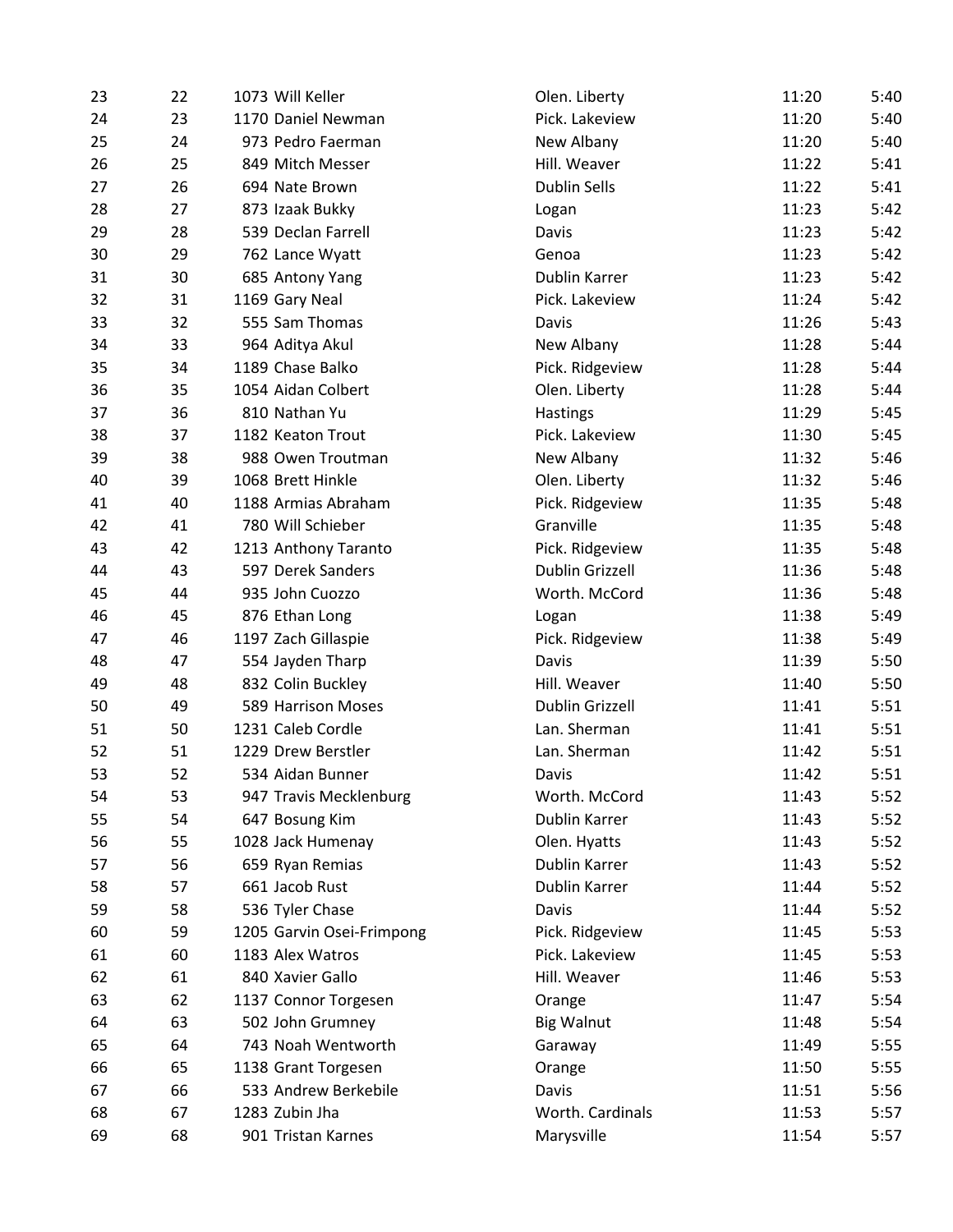| 70  | 69  | 510 Kahleb Lang         | <b>Big Walnut</b> | 11:54 | 5:57 |
|-----|-----|-------------------------|-------------------|-------|------|
| 71  | 70  | 1296 Duncan Srsic       | Worth. Cardinals  | 11:55 | 5:58 |
| 72  | 71  | 1074 Zachary King       | Olen. Liberty     | 11:55 | 5:58 |
| 73  | 72  | 987 Colin Swincicki     | New Albany        | 11:56 | 5:58 |
| 74  |     | 1084 Blake Overly       | Olen. Liberty     | 11:56 | 5:58 |
| 75  | 73  | 1221 Marsellis Davis    | Reynoldsburg      | 11:57 | 5:59 |
| 76  | 74  | 519 Austin Stewart      | <b>Big Walnut</b> | 11:57 | 5:59 |
| 77  | 75  | 878 Connor Stimmel      | Logan             | 11:58 | 5:59 |
| 78  | 76  | 1161 Blake Huffman      | Pick. Lakeview    | 11:58 | 5:59 |
| 79  |     | 1090 Jackson Scaglione  | Olen. Liberty     | 11:58 | 5:59 |
| 80  | 77  | 989 Eric Von Zastrow    | New Albany        | 11:58 | 5:59 |
| 81  |     | 1096 Tanner Sutton      | Olen. Liberty     | 11:59 | 6:00 |
| 82  | 78  | 1038 Caleb Ogle         | Olen. Hyatts      | 12:00 | 6:00 |
| 83  |     | 1100 Caleb Warrick      | Olen. Liberty     | 12:00 | 6:00 |
| 84  | 79  | 1141 Brant Yocum        | Orange            | 12:00 | 6:00 |
| 85  | 80  | 801 Will Reynolds       | <b>Hastings</b>   | 12:01 | 6:01 |
| 86  | 81  | 598 Crossen Schoch      | Dublin Grizzell   | 12:02 | 6:01 |
| 87  | 82  | 1220 Grant Boone        | Reynoldsburg      | 12:02 | 6:01 |
| 88  |     | 1185 Jacob White        | Pick. Lakeview    | 12:03 | 6:02 |
| 89  | 83  | 1130 Justin Nichols     | Orange            | 12:05 | 6:03 |
| 90  | 84  | 1281 Wesley Horton      | Worth. Cardinals  | 12:05 | 6:03 |
| 91  | 85  | 858 Rj Sagarilla        | Hill. Weaver      | 12:05 | 6:03 |
| 92  | 86  | 772 Scott Faler         | Granville         | 12:06 | 6:03 |
| 93  | 87  | 1280 Drew Holman        | Worth. Cardinals  | 12:07 | 6:04 |
| 94  | 88  | 853 Kirk Myers          | Hill. Weaver      | 12:08 | 6:04 |
| 95  | 89  | 847 Thomas Lynch        | Hill. Weaver      | 12:10 | 6:05 |
| 96  | 90  | 968 Chris Breuer        | New Albany        | 12:10 | 6:05 |
| 97  | 91  | 796 Mason McHugh        | Hastings          | 12:11 | 6:06 |
| 98  | 92  | 897 Shane Hothem        | Marysville        | 12:11 | 6:06 |
| 99  | 93  | 684 Takeru Yamaoka      | Dublin Karrer     | 12:12 | 6:06 |
| 100 | 94  | 767 Connor Bush         | Granville         | 12:13 | 6:07 |
| 101 | 95  | 1242 Dylan Ashworth     | St. Michael       | 12:13 | 6:07 |
| 102 | 96  | 886 David Bonczak       | Marysville        | 12:13 | 6:07 |
| 103 | 97  | 966 Alex Aragon         | New Albany        | 12:14 | 6:07 |
| 104 |     | 983 Nick Reese          | New Albany        | 12:14 | 6:07 |
| 105 | 98  | 1268 Grant Carpenter    | Worth. Cardinals  | 12:14 | 6:07 |
| 106 | 99  | 1139 Lincoln Weber      | Orange            | 12:14 | 6:07 |
| 107 | 100 | 954 Gabe Porter         | Worth. McCord     | 12:15 | 6:08 |
| 108 | 101 | 1199 Benton Hollopeter  | Pick. Ridgeview   | 12:15 | 6:08 |
| 109 | 102 | 512 Cole Matos          | <b>Big Walnut</b> | 12:17 | 6:09 |
| 110 | 103 | 742 Kristian Stocksdale | Garaway           | 12:18 | 6:09 |
| 111 | 104 | 1204 Jacob Nestor       | Pick. Ridgeview   | 12:19 | 6:10 |
| 112 | 105 | 1291 Victor Nash        | Worth. Cardinals  | 12:19 | 6:10 |
| 113 | 106 | 760 Zachary Smith       | Genoa             | 12:19 | 6:10 |
| 114 |     | 650 Young Mu Lee        | Dublin Karrer     | 12:20 | 6:10 |
| 115 | 107 | 1040 Matthew Onate      | Olen. Hyatts      | 12:20 | 6:10 |
| 116 | 108 | 758 Cameron Robertson   | Genoa             | 12:20 | 6:10 |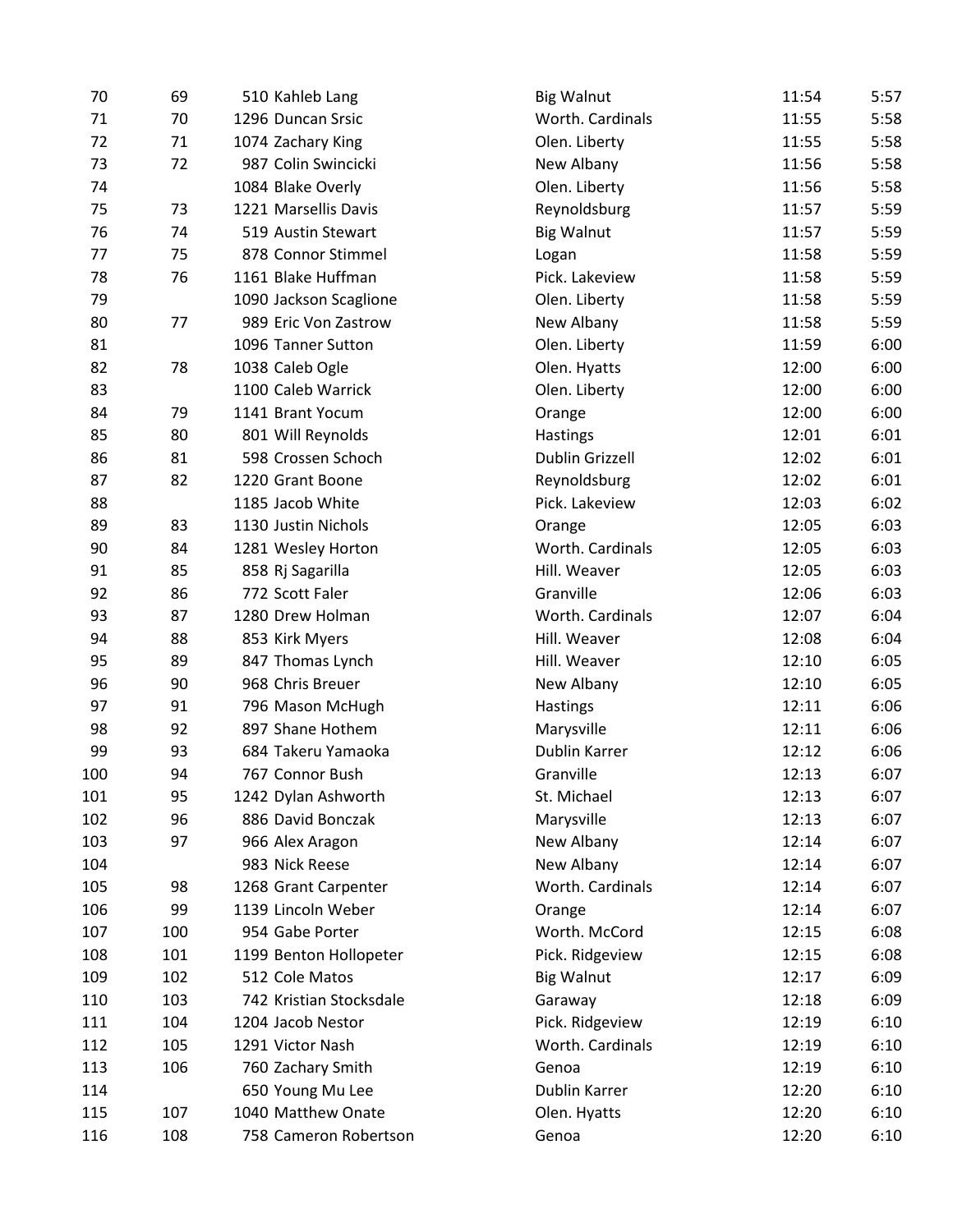| 117 |     | 680 Zach Williams     | <b>Dublin Karrer</b>   | 12:20 | 6:10 |
|-----|-----|-----------------------|------------------------|-------|------|
| 118 | 109 | 1002 Ethan Harsh      | <b>Berkshire</b>       | 12:21 | 6:11 |
| 119 | 110 | 777 Daniel Pappas     | Granville              | 12:21 | 6:11 |
| 120 | 111 | 942 Brandon Kim       | Worth. McCord          | 12:21 | 6:11 |
| 121 | 112 | 1043 Nick Sells       | Olen. Hyatts           | 12:21 | 6:11 |
| 122 | 113 | 520 Henry Sydnor      | <b>Big Walnut</b>      | 12:21 | 6:11 |
| 123 | 114 | 609 Austin Wright     | Dublin Grizzell        | 12:21 | 6:11 |
| 124 |     | 981 Paul Polta        | New Albany             | 12:22 | 6:11 |
| 125 | 115 | 775 Nathan Massa      | Granville              | 12:22 | 6:11 |
| 126 | 116 | 820 Dylan Newcomb     | Hill. Memorial         | 12:22 | 6:11 |
| 127 | 117 | 764 David Braden      | Granville              | 12:23 | 6:12 |
| 128 | 118 | 877 Gabe Rosado       | Logan                  | 12:23 | 6:12 |
| 129 | 119 | 591 Avery Palmer      | Dublin Grizzell        | 12:24 | 6:12 |
| 130 | 120 | 946 Keegan McDonough  | Worth. McCord          | 12:24 | 6:12 |
| 131 |     | 977 Dylan McDevitt    | New Albany             | 12:25 | 6:13 |
| 132 | 121 | 885 Sawyer Bix        | Marysville             | 12:25 | 6:13 |
| 133 |     | 1193 Jacob Casto      | Pick. Ridgeview        | 12:27 | 6:14 |
| 134 | 122 | 505 Brady Hershberger | <b>Big Walnut</b>      | 12:27 | 6:14 |
| 135 | 123 | 509 Jacob Krous       | <b>Big Walnut</b>      | 12:27 | 6:14 |
| 136 | 124 | 1005 Alex Kolev       | <b>Berkshire</b>       | 12:28 | 6:14 |
| 137 | 125 | 1239 Andrew Smith     | Lan. Sherman           | 12:28 | 6:14 |
| 138 |     | 1200 Ethan Kevelder   | Pick. Ridgeview        | 12:28 | 6:14 |
| 139 |     | 570 Will Gilicinski   | <b>Dublin Grizzell</b> | 12:29 | 6:15 |
| 140 | 126 | 715 Jack Liu          | Dublin Sells           | 12:29 | 6:15 |
| 141 | 127 | 1039 Judd Ogle        | Olen. Hyatts           | 12:29 | 6:15 |
| 142 | 128 | 766 George Burczak    | Granville              | 12:30 | 6:15 |
| 143 | 129 | 915 Adam Platt        | Marysville             | 12:32 | 6:16 |
| 144 |     | 501 Chandler Green    | <b>Big Walnut</b>      | 12:33 | 6:17 |
| 145 | 130 | 756 Luke Radecki      | Genoa                  | 12:33 | 6:17 |
| 146 |     | 543 Antonio Loor      | Davis                  | 12:33 | 6:17 |
| 147 | 131 | 1235 Ian Roberts      | Lan. Sherman           | 12:34 | 6:17 |
| 148 |     | 500 Caleb Faust       | <b>Big Walnut</b>      | 12:34 | 6:17 |
| 149 | 132 | 1116 Grant Harris     | Orange                 | 12:35 | 6:18 |
| 150 | 133 | 815 Jonah Gilbert     | Hill. Memorial         | 12:36 | 6:18 |
| 151 |     | 596 Jack Rozich       | <b>Dublin Grizzell</b> | 12:36 | 6:18 |
| 152 | 134 | 823 Zach Schroeder    | Hill. Memorial         | 12:37 | 6:19 |
| 153 | 135 | 1019 Austin Bensman   | Olen. Hyatts           | 12:37 | 6:19 |
| 154 | 136 | 700 Colin Gagne       | <b>Dublin Sells</b>    | 12:38 | 6:19 |
| 155 | 137 | 1024 Jack Eggleston   | Olen. Hyatts           | 12:39 | 6:20 |
| 156 | 138 | 1249 Zach Kubatko     | St. Michael            | 12:42 | 6:21 |
| 157 | 139 | 865 Heath Johnson     | Licking Hts.           | 12:43 | 6:22 |
| 158 |     | 626 Tyler Dring       | Dublin Karrer          | 12:44 | 6:22 |
| 159 |     | 1030 Nick Lipovsek    | Olen. Hyatts           | 12:45 | 6:23 |
| 160 | 140 | 1260 George Worley    | St. Michael            | 12:46 | 6:23 |
| 161 | 141 | 866 Garrett Miller    | Licking Hts.           | 12:46 | 6:23 |
| 162 |     | 917 Sean Richardson   | Marysville             | 12:47 | 6:24 |
| 163 |     | 765 Cade Brautigan    | Granville              | 12:47 | 6:24 |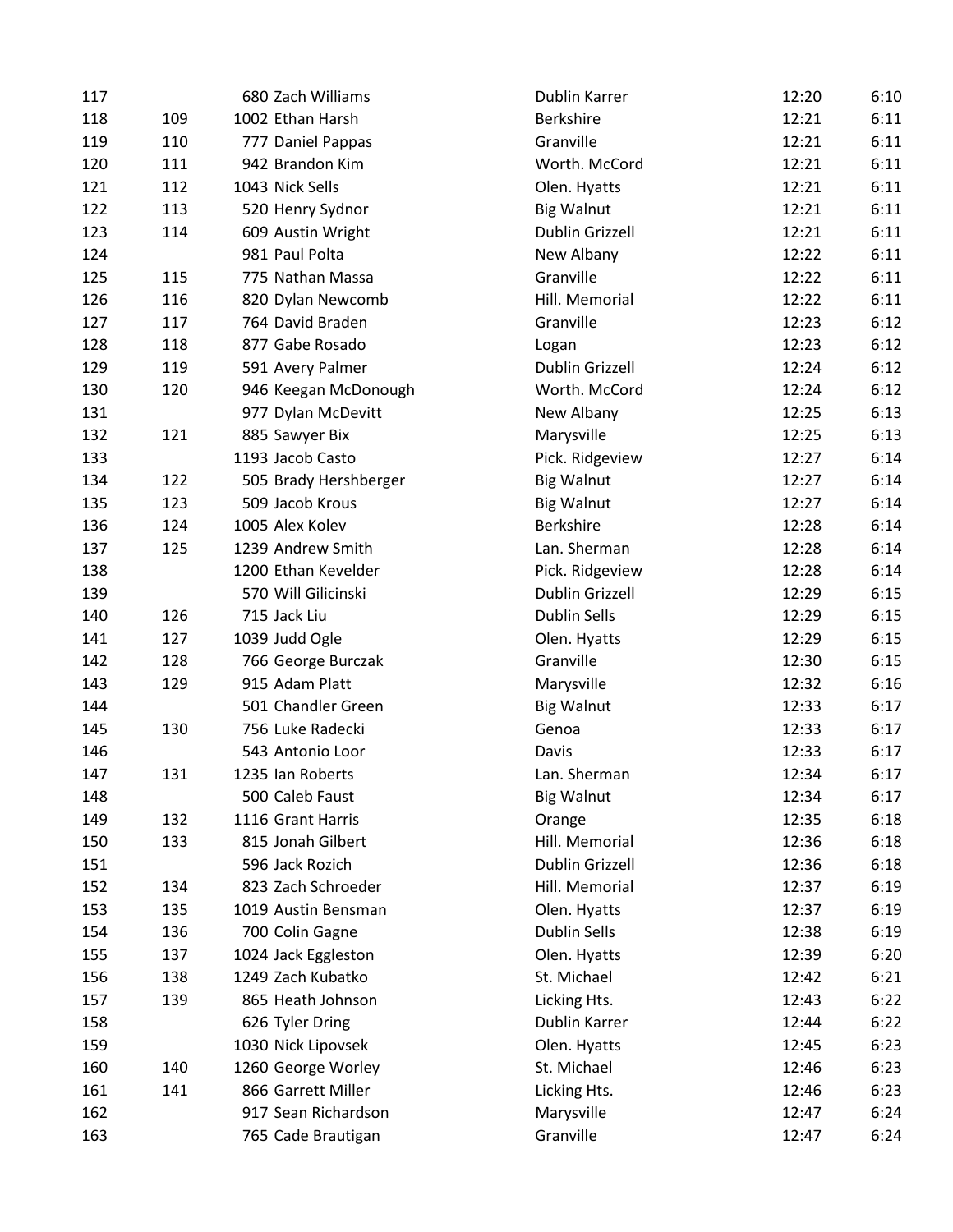| 164 | 142 | 1259 Joe White          | St. Michael         | 6:24<br>12:48 |
|-----|-----|-------------------------|---------------------|---------------|
| 165 |     | 956 Jimmy Sauder        | Worth. McCord       | 6:25<br>12:49 |
| 166 | 143 | 687 Alexander Abreo     | <b>Dublin Sells</b> | 12:50<br>6:25 |
| 167 | 144 | 729 Shinji Sakamoto     | <b>Dublin Sells</b> | 6:26<br>12:51 |
| 168 |     | 895 Edik Guider         | Marysville          | 12:51<br>6:26 |
| 169 | 145 | 720 Evan Mitchell       | <b>Dublin Sells</b> | 12:53<br>6:27 |
| 170 |     | 1047 Camden Wegner      | Olen. Hyatts        | 6:27<br>12:54 |
| 171 |     | 950 Riley Najera        | Worth. McCord       | 6:27<br>12:54 |
| 172 | 146 | 998 Eli Cumbo           | Berkshire           | 6:28<br>12:55 |
| 173 | 147 | 872 Ryan Wand           | Licking Hts.        | 12:55<br>6:28 |
| 174 |     | 1053 Colby Cochran      | Olen. Liberty       | 6:28<br>12:56 |
| 175 | 148 | 799 Jimmy Nichols       | <b>Hastings</b>     | 6:29<br>12:57 |
| 176 | 149 | 789 Carson Heck         | <b>Hastings</b>     | 12:58<br>6:29 |
| 177 | 150 | 807 Bounchu Tiengkham   | <b>Hastings</b>     | 6:30<br>12:59 |
| 178 |     | 605 Nikolas Wagner      | Dublin Grizzell     | 12:59<br>6:30 |
| 179 | 151 | 822 Sean Rogers         | Hill. Memorial      | 6:31<br>13:02 |
| 180 |     | 725 Jaiden Proper       | <b>Dublin Sells</b> | 6:33<br>13:05 |
| 181 | 152 | 813 Ian Eberts          | Hill. Memorial      | 13:06<br>6:33 |
| 182 | 153 | 1007 Jack Nebraska      | Berkshire           | 6:33<br>13:06 |
| 183 | 154 | 867 Henry Mills         | Licking Hts.        | 6:34<br>13:07 |
| 184 | 155 | 1261 Ryan Ziegler       | St. Michael         | 13:09<br>6:35 |
| 185 |     | 884 Michael Berverlin   | Marysville          | 13:10<br>6:35 |
| 186 | 156 | 991 Riyadh Ahmed        | <b>Berkshire</b>    | 6:36<br>13:12 |
| 187 | 157 | 1218 Andrew Black       | Reynoldsburg        | 6:37<br>13:14 |
| 188 | 158 | 1236 Luke Seymour       | Lan. Sherman        | 13:15<br>6:38 |
| 189 | 159 | 749 Danny Gubser        | Genoa               | 6:39<br>13:17 |
| 190 |     | 1022 Raman Chakravarthy | Olen. Hyatts        | 13:18<br>6:39 |
| 191 | 160 | 1109 Bradyn Dumm        | Orange              | 13:19<br>6:40 |
| 192 | 161 | 811 Marcus Berman       | Hill. Memorial      | 13:19<br>6:40 |
| 193 | 162 | 1256 Jack Spyra         | St. Michael         | 13:20<br>6:40 |
| 194 | 163 | 997 Kaleb Cramblett     | <b>Berkshire</b>    | 13:21<br>6:41 |
| 195 |     | 703 Isaac Hoadley       | <b>Dublin Sells</b> | 13:22<br>6:41 |
| 196 | 164 | 1216 Donovan Allen      | Reynoldsburg        | 13:23<br>6:42 |
| 197 | 165 | 1223 Parker Gutman      | Reynoldsburg        | 13:23<br>6:42 |
| 198 |     | 730 Ben Schepflin       | <b>Dublin Sells</b> | 13:24<br>6:42 |
| 199 | 166 | 740 Thomas Neukam       | Garaway             | 13:25<br>6:43 |
| 200 | 167 | 747 Jeremy Gellner      | Genoa               | 13:27<br>6:44 |
| 201 |     | 926 Andrew Vanhoose     | Marysville          | 13:27<br>6:44 |
| 202 | 168 | 1226 Judd Stonerock     | Reynoldsburg        | 13:31<br>6:46 |
| 203 | 169 | 1253 Seth Miller        | St. Michael         | 13:36<br>6:48 |
| 204 |     | 1257 Jake Vanausdale    | St. Michael         | 13:37<br>6:49 |
| 205 |     | 826 Luke Williams       | Hill. Memorial      | 13:40<br>6:50 |
| 206 | 170 | 1008 Luke Nelson        | Berkshire           | 13:42<br>6:51 |
| 207 |     | 1012 Nick Scholenlab    | Berkshire           | 13:44<br>6:52 |
| 208 | 171 | 741 Ben Sharier         | Garaway             | 13:53<br>6:57 |
| 209 | 172 | 874 Johnathan Corbett   | Logan               | 13:56<br>6:58 |
| 210 |     | 1284 Owen Jones         | Worth. Cardinals    | 6:59<br>13:58 |